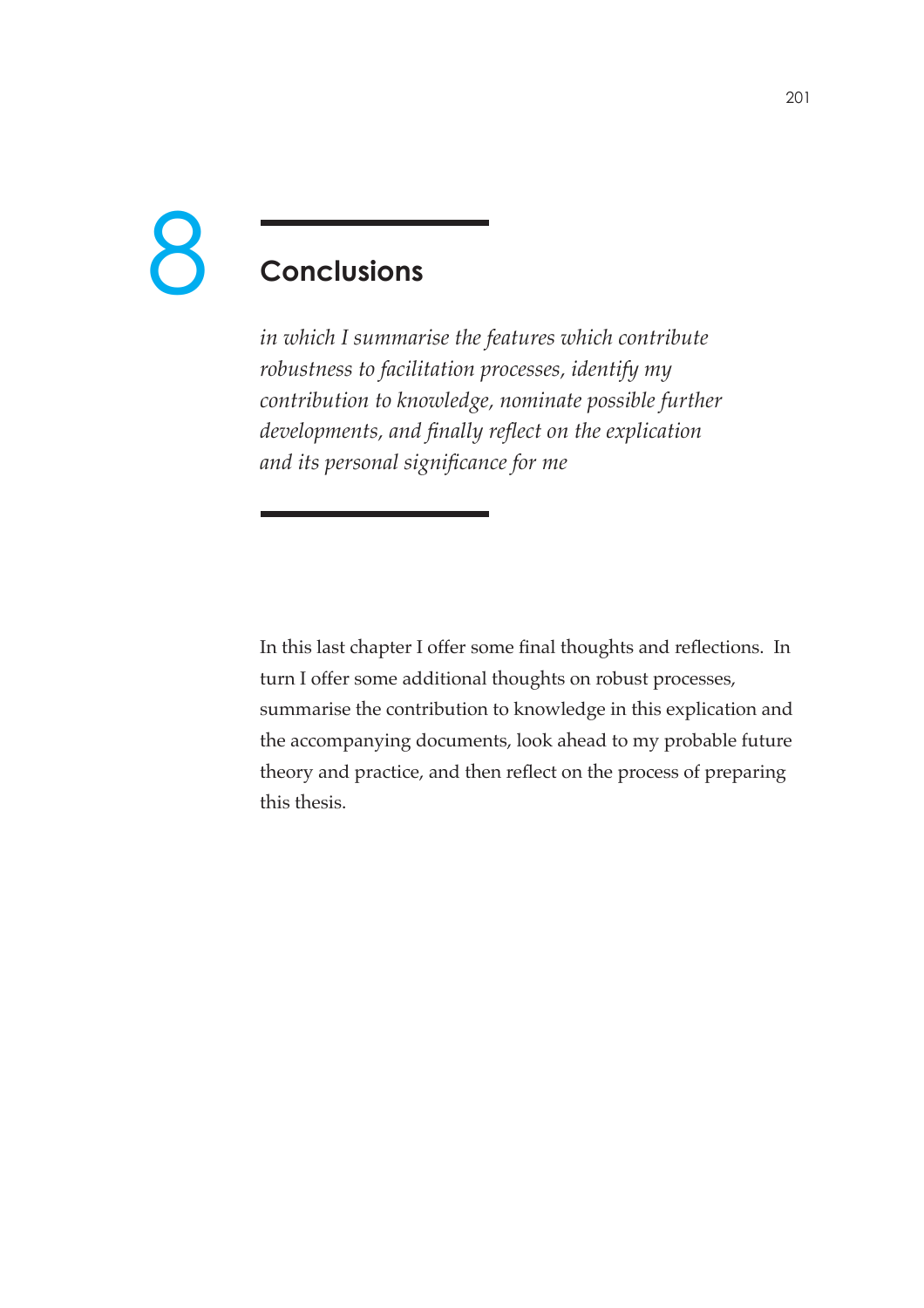### **Robust processes**

The glimpse of process facilitation in these pages only partly captures the flexibility and artistry (and for that matter, the excitement) of skilled facilitation. My aim in much of my writing is to make process visible and accessible  $-$  to capture on paper the ideas and the processes that can be useful for novices and skilled practitioners alike. In my practice my aim is to help other people to become aware enough of process and excited enough by it to use it skilfully in their work.

As I have said, experienced facilitators are able to plug gaps in a description from their own experience, or otherwise expand on a description. Novices may not have the experience to do so.

Novices benefit from having robust processes. It is helpful if the processes are as fail-safe as possible. It is desirable that when stretched beyond their limits the processes degrade gracefully. As well, the processes have to be simple enough to be able to be memorised and recalled. At the same time they have to be complex enough to do justice to situations which are sometimes anything but simple.

It is issues such as these which the present document has explored. I have presented and analysed a sample of my past writing. As I have done so I have compared it to my live experience as a facilitator. With the benefit of hindsight I have identified some of the ways in which the tensions between theory and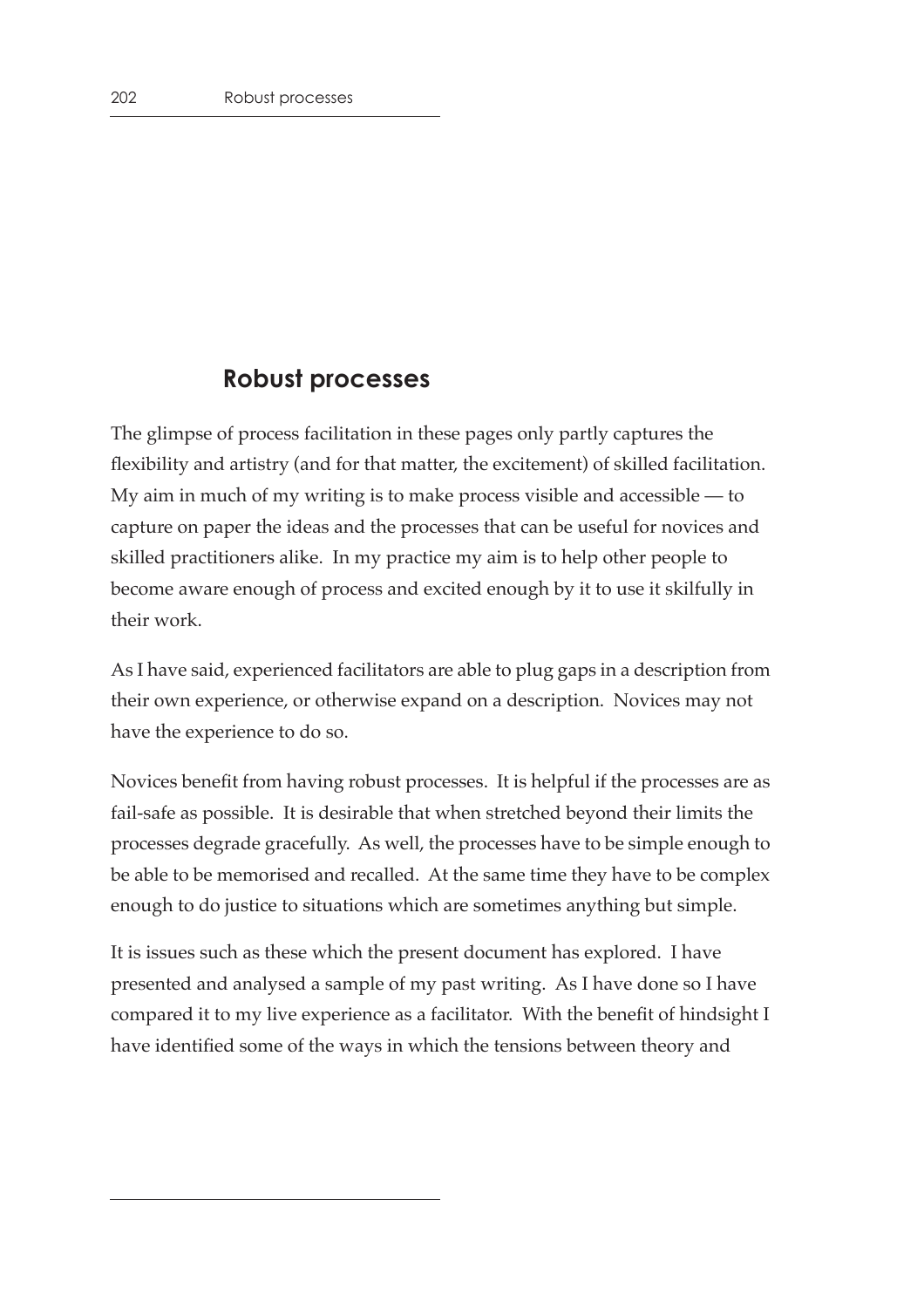practice can be reconciled. I have sought to discover and to show how theories and models of process can nevertheless be useful, including for novices.

In chapter 3 I presented some ideas on theory and its place. In other chapters I have addressed processes for learning, change and research. Almost as if they were isolated families of processes I have explored each separately, in chapters 4, 5 and 6 respectively.

By now it is apparent, I hope, that the separation is artificial. Learning and change and research (in some form) are all present to some extent in almost all of the processes I have described. Learning and change and research for the most part are not separate endeavours. Rather, they are different perspectives from which process facilitation can be examined. They are different windows to look through, you might say.

Throughout, twin themes have emerged. One is robustness. It is about the shape of processes which enable them to be used with more confidence. The other is flexibility. It is about the inevitable tension identified above, between live performance on the one hand and theories and models and ideas and descriptions on the other.

# **Contribution to knowledge**

I believe that a substantial contribution to knowledge (and to practice) is evidenced in this explication and the accompanying documents. Summarised from chapter 1, here are some examples of the contributions documented:

- Processes for change-oriented and robust data collection and interpretation
	- convergent interviewing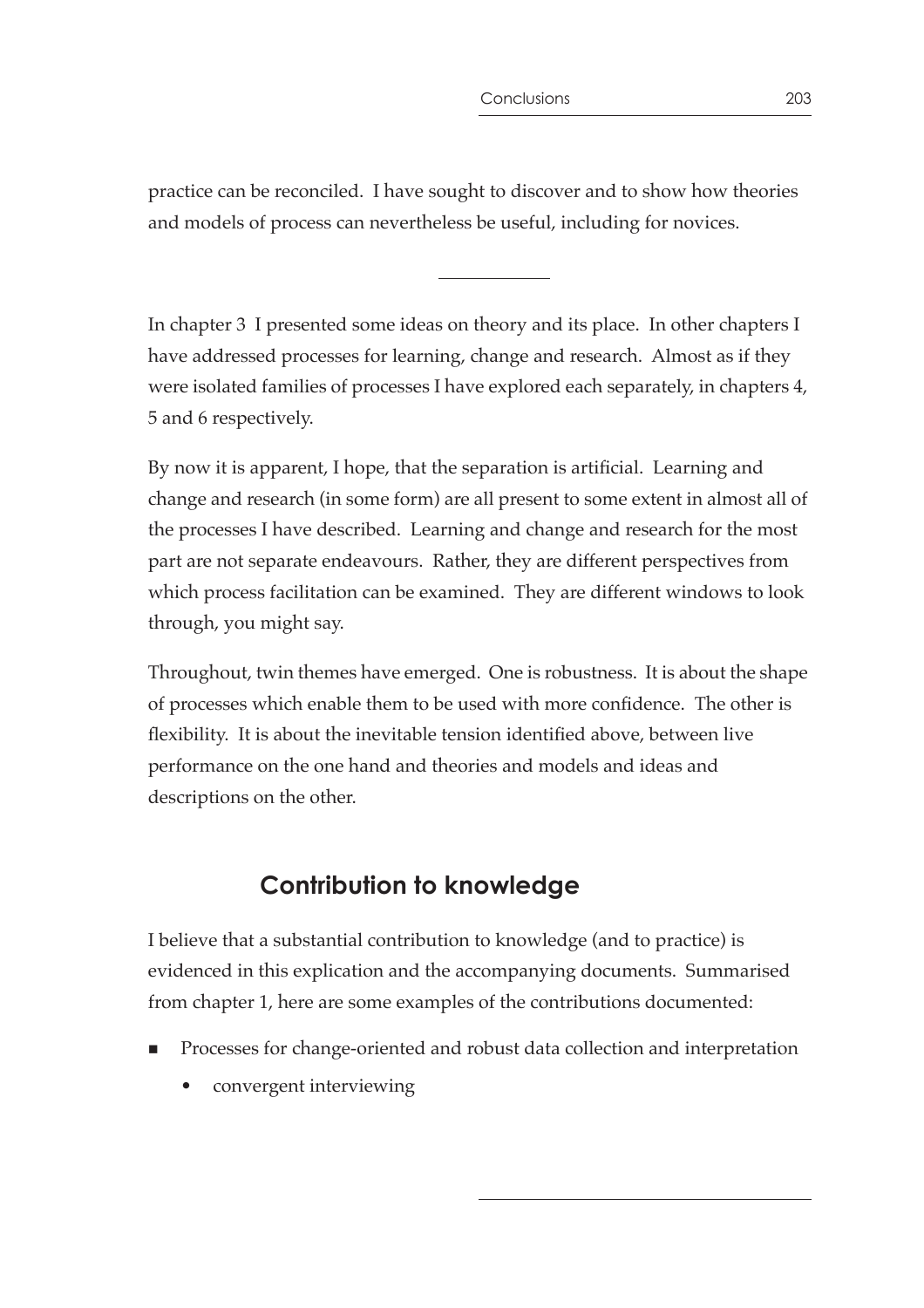- structured focus groups
- group feedback analysis
- **Processes for resolving conflict or improving relationships** 
	- conflict management
	- option 1.5 ("option one and a half")
	- an approach to team building
	- personal history trip (with Tim Dalmau)
- Processes and concepts for cultural diagnosis and change (with Tim Dalmau)
	- history trip
	- discussing the undiscussable
	- a diagnostic model
- **n** and various other intervention processes which include
	- search (a visioning process)
	- the Snyder evaluation process
	- numerous other processes not explicitly mentioned here but scattered throughout the thesis and the accompanying documents
- **n** theoretical contributions
	- a "dialectic engine" for data collection and analysis
	- the information chain
	- the concept of "metaprocess"
	- an account of how practitioner and other theories can be related
	- the concept (and process) of escalating interventions
	- the concept (and process) of making the process visible
	- the concept of strategic concepts
	- the freedom within limits model.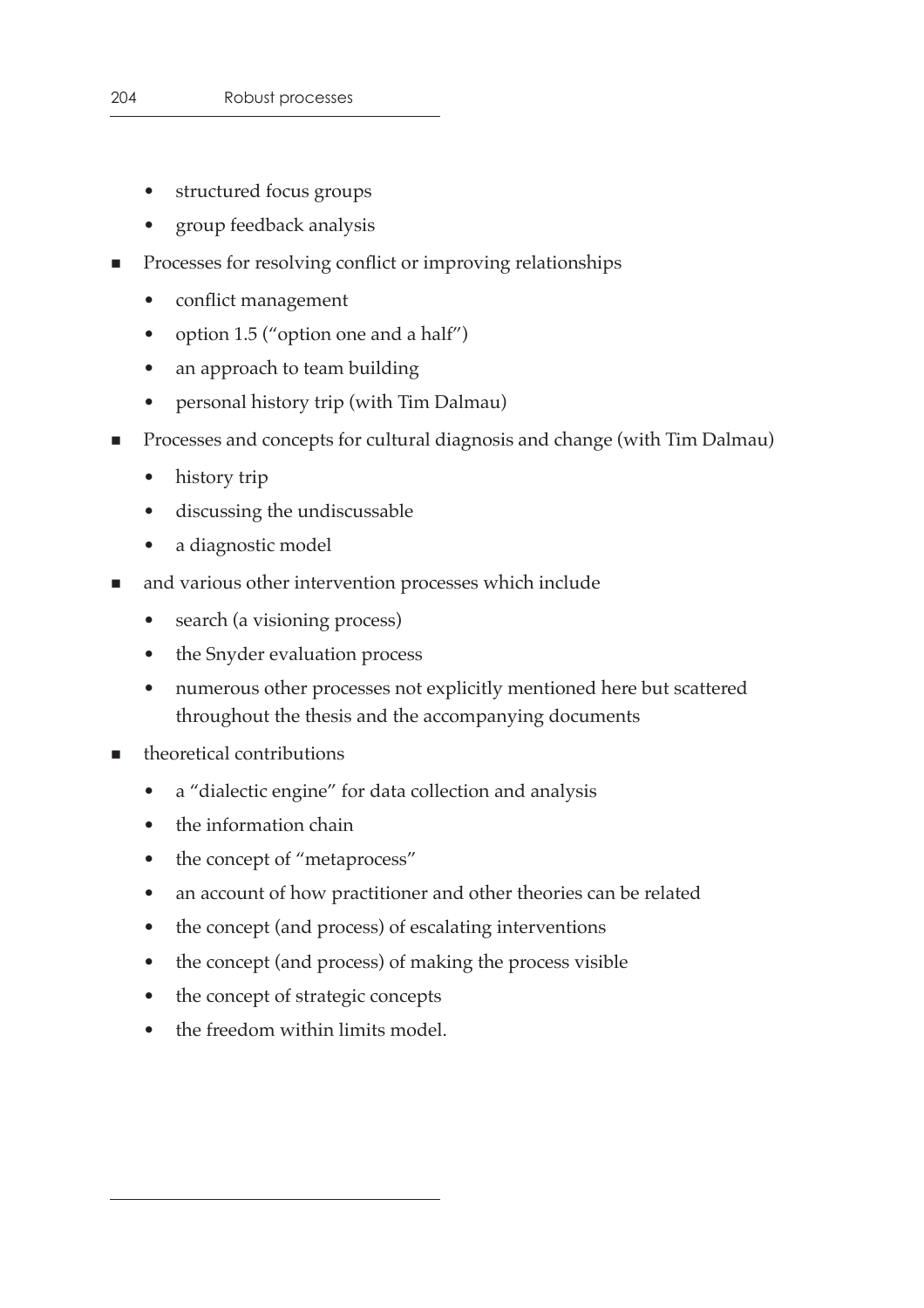There are also the many concepts accompanying the process contributions mentioned above, and the final description of the dimensions of process robustness in chapter 7.

Let me also point out that this categorisation into interventions and concepts conceals the integration of theory and practice which characterises almost all of these contributions.

It would be pleasing if you have also been able to glimpse, behind and beyond the words you have read, something of the flexible and complex performance that facilitation is.

## **Where now?**

I am currently working on two areas of theory and practice which I've largely omitted from this thesis. So far there are limited publications on each, partly because I often use material in practice for some time before I feel confident to document it usefully.

**Action research and complexity.** I suspect that some of the upsurge of interest in action research arises from the growing complexity of human activity systems. Action research can have the flexibility and responsiveness to deal with the unexpected that complexity brings. I've been applying complexity models and processes in practice. I find that they are useful in a large range of situations, I suspect because all human activity systems have the capacity to become complex or chaotic.

**Theory development in action research.** The literature on theory building in action research is scattered and meagre. The usual forms of the action research cycle typically omit the theory building made explicit in experiential learning cycles.  $\frac{1}{1}$  There are hints in this thesis of how further development might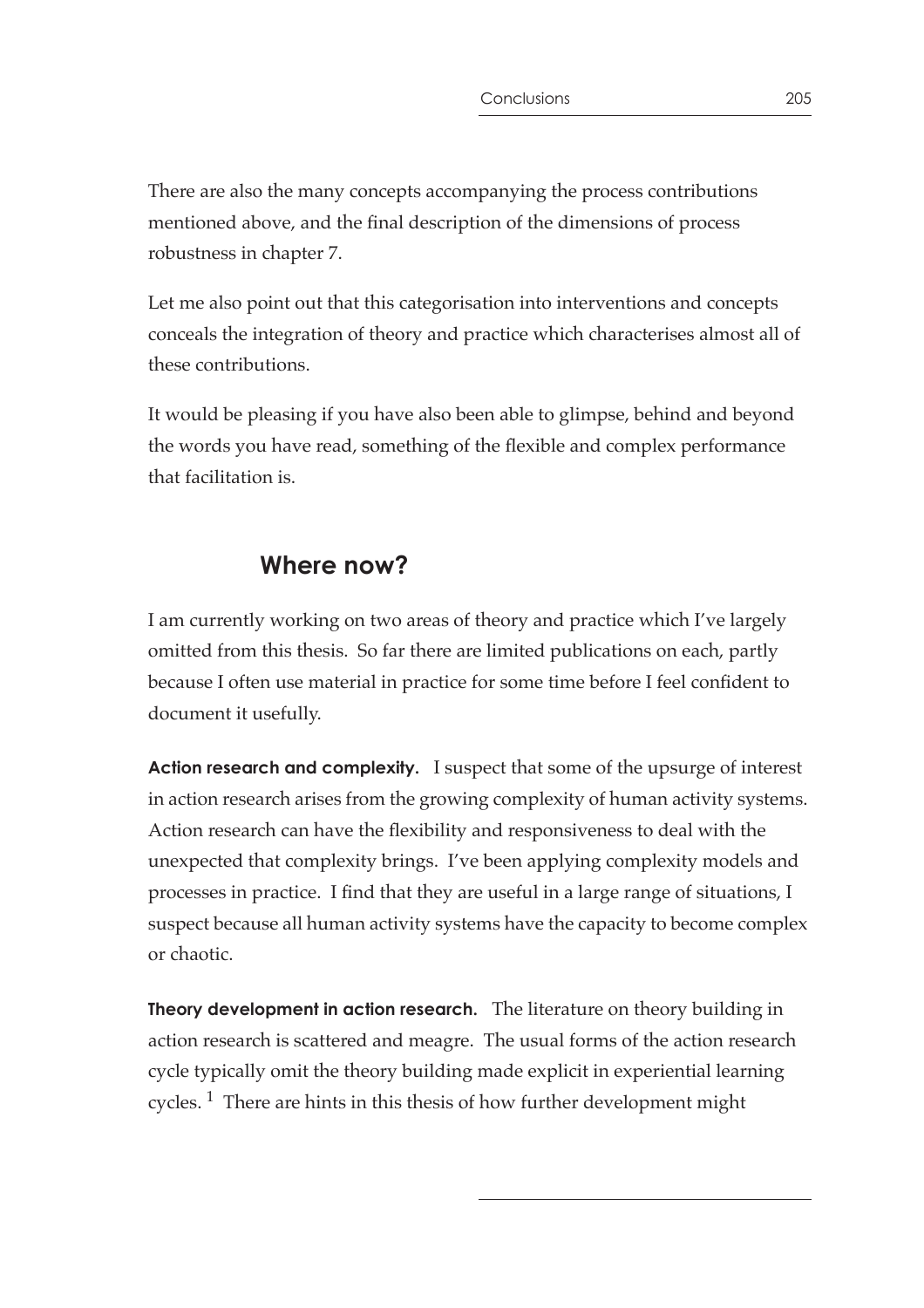proceed, for instance in making the theory building more explicit. There is more work to do on the material on theory in chapter 3. There are applications of Argyris's theory-of-action approach which could be further documented.

In addition, although I am by inclination a theorist I am by profession a practitioner. Further, as I've mentioned, for me practice often precedes theory. I expect to continue to facilitate learning, change, and very applied research. As I do so I expect my practice to develop in the future as it has in the past.

### **A final reflection**

It seems that whatever I write is out of date as I write it. The act of reflection and writing changes my perception of what I am doing and thinking. So I expect that preparation of this explication and the related documents has enhanced my future development. This is not a new realisation for me. However, preparation of this thesis has sharpened my realisation of my personal and professional development.

There have been some surprises in reading some of the earlier of the accompanying documents. I have often rediscovered hints in early documents of what became more fully developed ideas in later documents. In a couple of instances I've rediscovered ideas or processes which I had largely forgotten through neglect.

Though I have continued to ply my trade, preparing this thesis obliged me to set aside larger blocks of time for reading and thinking and writing than I otherwise would have done. This has been both valuable and enjoyable. One of the outcomes of this work is a determination to continue taking more time to read, think and write. I have always made a practice of reflecting on my activities.

<sup>1.</sup> In Kolb (1974) the relevant phase in the cycle is termed "abstract conceptualisation".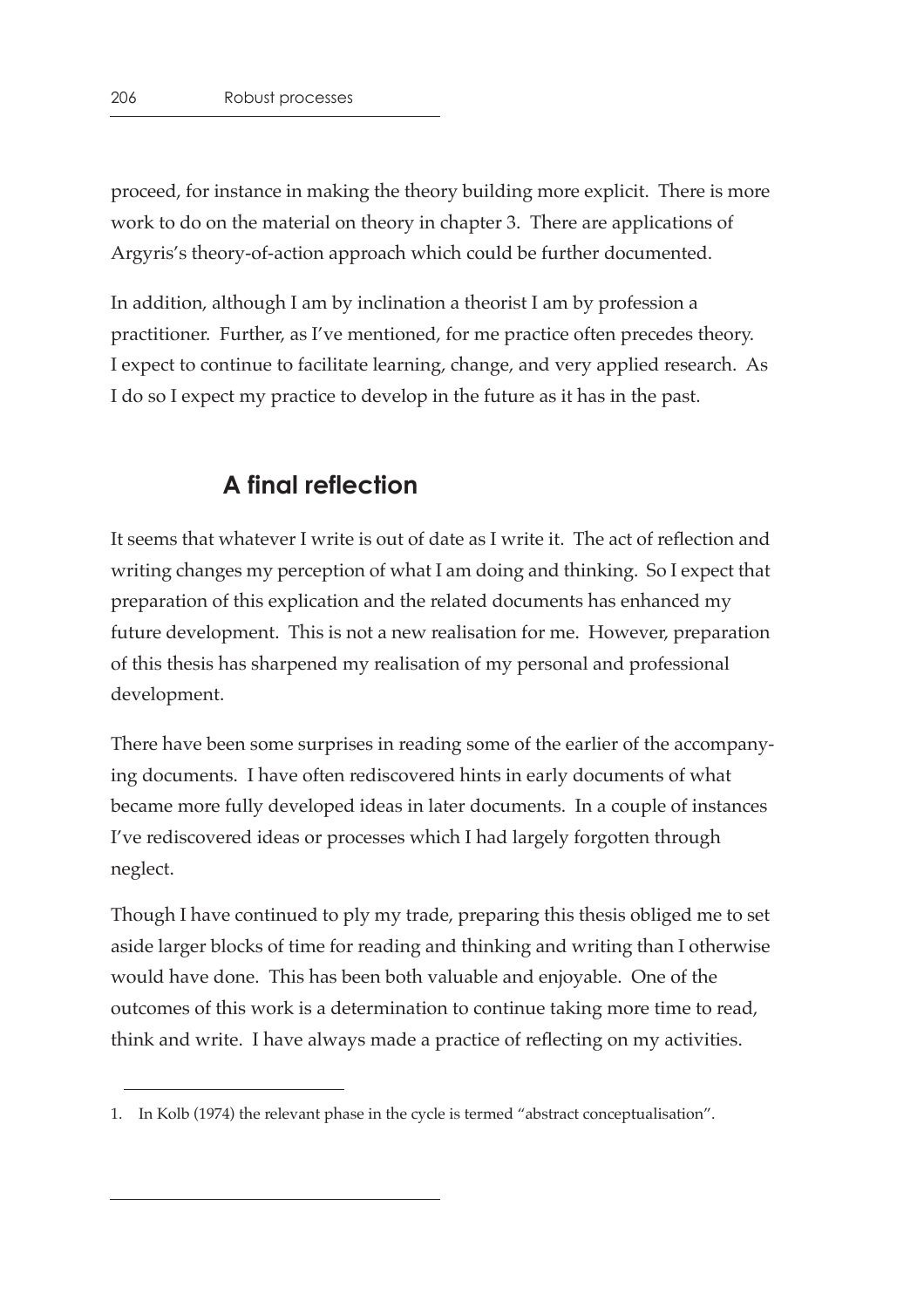The additional reading and thinking and writing has enriched the results of the reflection.

I said a few paragraphs ago that writing something immediately renders it out of date. This has been true of this thesis. Thoughts have been started, and it is hard to know where they will next take me.

There came a time when I said (with some encouragement from others) that it was time to draw a line and say of this explication, this is enough for now. The line is arbitrary, of course. Those matters I've discussed here don't come to an end just because the thesis has. I've enjoyed the journey so far. I look forward to it continuing.